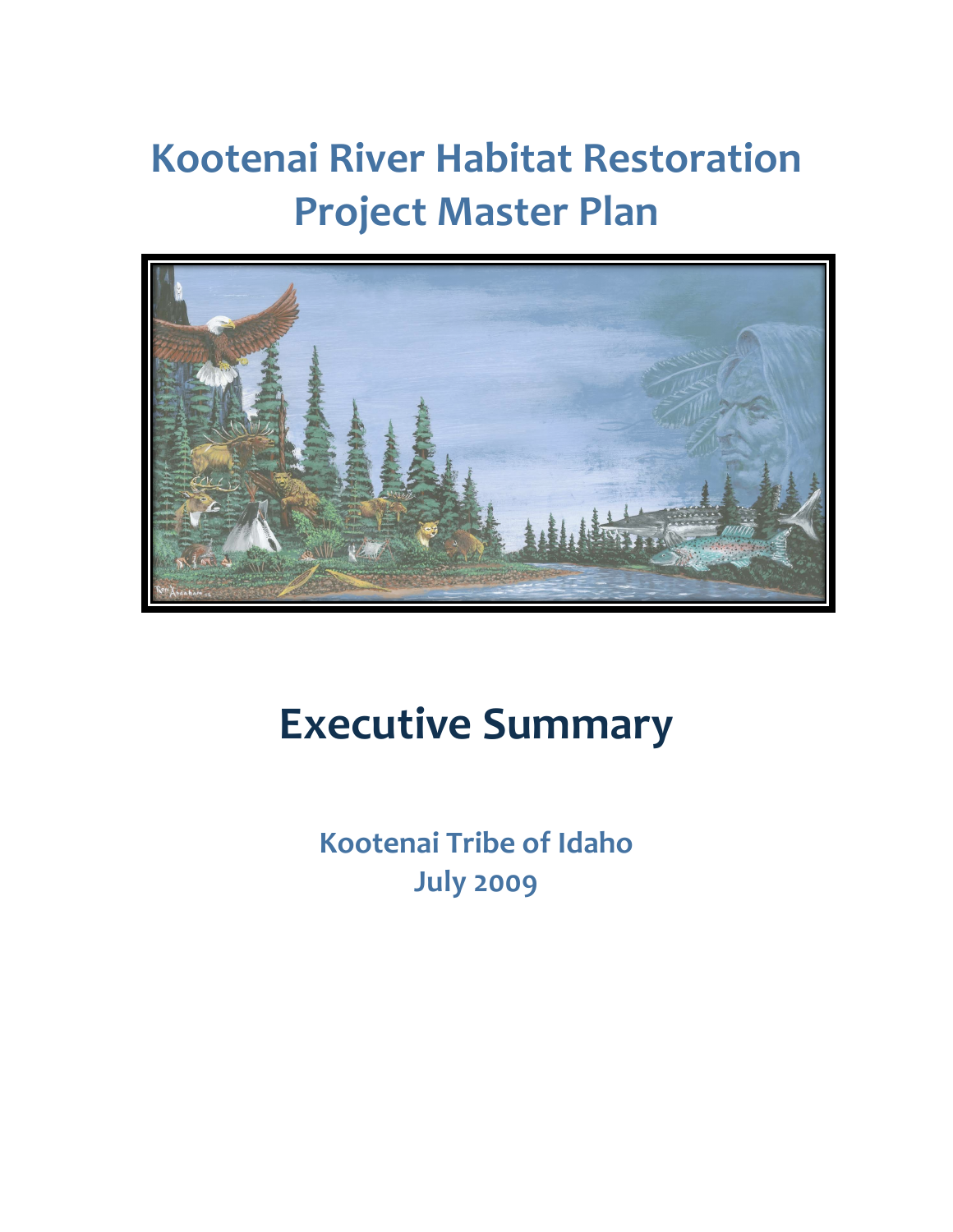# **Executive Summary**

Kootenai Tribe elders pass down the history of the beginning of time, which tells that the Kootenai people were created by Quilxka Nupika, the supreme being, and placed on earth to keep the Creator‐Spirit's Covenant – to guard and keep the land forever. The Kootenais have never lost sight of their original purpose as guardians of the land.

Today, the Kootenai Tribe of Idaho seeks to fulfill this purpose by developing and implementing innovative, scientific approaches to guardianship of the land that consider the whole ecosystem at the watershed/subbasin scale, are socially and economically responsible, are supported by the local community and other partners within the watershed, and that incorporate adaptive management principles.

Towards this end, the Tribe has developed this Kootenai River Habitat Restoration Project Master Plan (Master Plan), which presents a framework for an ecosystem-based river habitat restoration project to be implemented in the Idaho portion of the Kootenai River subbasin. This Master Plan is the first planning phase of a multi‐phase project. The Master Plan sets the stage for the Tribe and their partners to identify, rank in order of priority, design, and implement meaningful habitat restoration actions. The purpose of the Kootenai River Habitat Restoration Project described in this Master Plan is to:

- Restore and enhance Kootenai River habitat by addressing ecological limiting factors and constraints related to river morphology, riparian vegetation, aquatic habitat and river management. The desired result is a more resilient ecosystem, capable of sustaining diverse native plant and animal populations, and tolerant of natural disturbances and altered regimes.
- **Restore and maintain Kootenai River habitat conditions that support all life stages (i.e.,** migration, occupancy, spawning, incubation, recruitment and early rearing) of endangered Kootenai River white sturgeon (*Acipenser transmontanus)* and other aquatic focal species; and
- Restore the Kootenai River landscape in a way that sustains Tribal and local culture and economy and contributes to the health of the Kootenai subbasin as both an ecological and socio‐economic region.

During this initial Master Planning phase, the Kootenai Tribe's design team collected and analyzed large amounts of existing and new information and data in order to understand: historical and existing conditions in the Kootenai subbasin; specific physical and biological characteristics in each of the river reaches in the project area; and limiting factors related to habitat for focal aquatic species and other species within the project area. Based on this understanding, the Tribe's design team developed restoration strategies and habitat restoration treatments that could be used to address those limiting factors in each project reach. These restoration treatments were combined to form habitat actions that address all limiting factors within a reach, and then applied spatially as implementation scenarios to provide examples of potential minimum, moderate, and maximum restoration levels of effort. These implementation scenarios were also used as a basis to develop conceptual cost estimates. This initial Master Plan development phase also resulted in development of a conceptual adaptive management and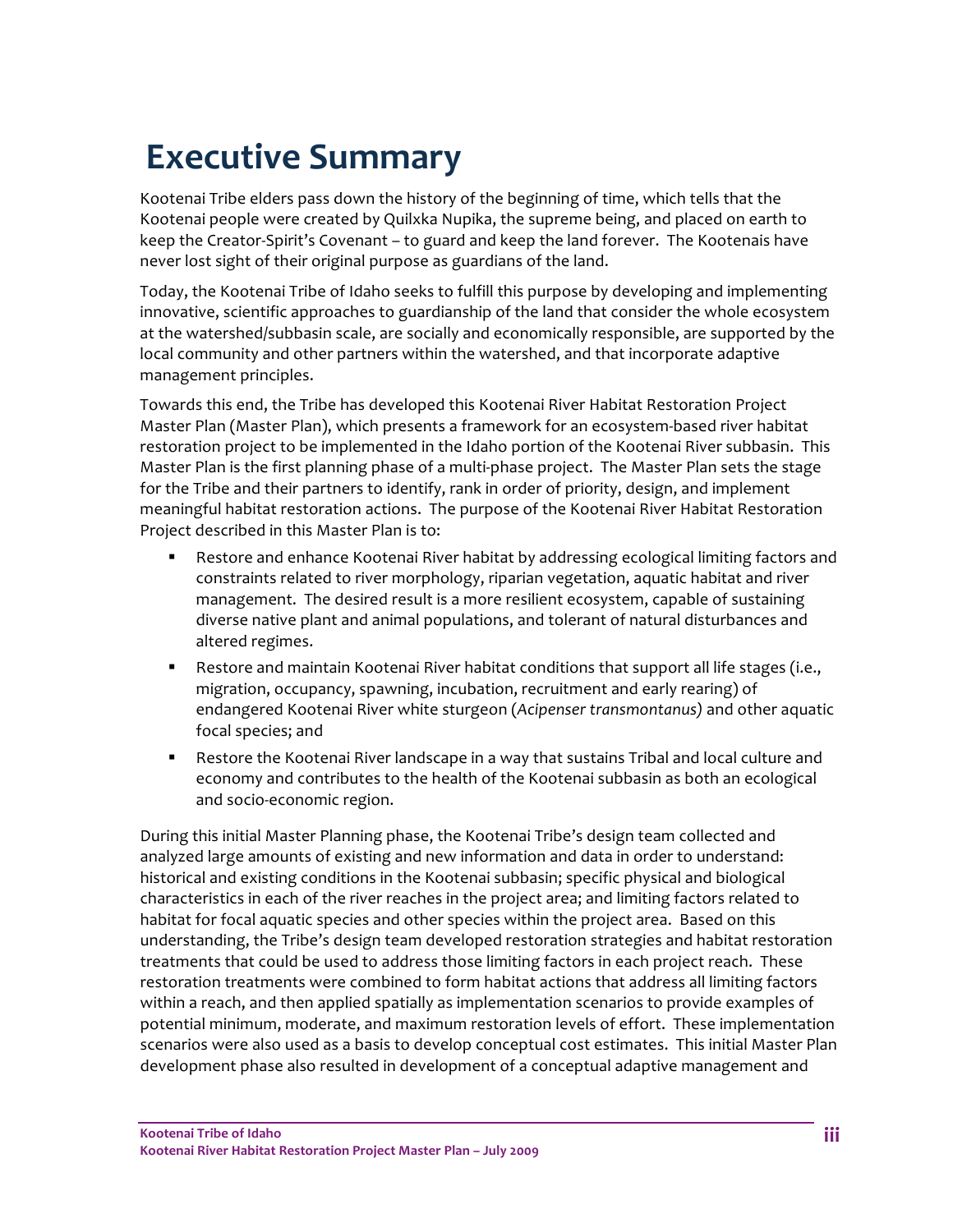monitoring program, identification of anticipated environmental compliance and consultation requirements, a funding analysis, and identification of specific actions to be accomplished in subsequent project phases.

During later phases of this project, Kootenai Tribe and their design team will collect additional data to support designs, select and prioritize specific restoration actions for preliminary design, prepare preliminary designs of those selected actions, complete required environmental compliance and consultation, prepare final designs, and implement habitat restoration in a logical sequence. Ongoing stakeholder outreach and coordination will be significant components of all phases of the project.

The Kootenai Tribe developed this Master Plan with funding from the Bonneville Power Administration provided through the Northwest Power and Conservation Council's Columbia Basin Fish and Wildlife Program (Project 200200200).

## **Project Context**

During the last century, the Kootenai subbasin was modified by agriculture, logging, mining, flood control, the Kootenai River was impounded by Libby Dam (Koocanusa Reservoir) upstream and Corra Linn Dam (Kootenay Lake) downstream. Conversion of more than 50,000 acres of floodplain to agricultural fields has resulted in loss of riparian and wetland plant and animal species, and related functions that normally support a healthy ecosystem.

Constructed levees were built on top of natural sand levees for flood control, limiting the hydrologic connection between the Kootenai River and its floodplain. Construction of Libby Dam began in 1966; the dam was completed in 1972 and became fully operational in 1974. Operations of Libby Dam effectively reducing annual peak flows by half, disrupting the hydrograph which historically had a single spring freshet that provided energy to help drive many ecosystem processes. Collectively, these modifications resulted in unnatural flow fluctuations in the Kootenai River and largely eliminated connection with the river's floodplain.

Although levee construction and the regulation of the natural flood regime through operations of Libby Dam benefited agriculture and played an important role in flood control, these activities also severely limited the capacity of the ecosystem to provide suitable habitat to support the complete life cycles of many species. This altered ecosystem reduced the Kootenai Tribe's access to traditional resources that the Tribe had historically relied on for long-term subsistence and cultural uses. Today, this modified ecosystem is no longer able to support the biological complexity it sustained historically.

Following construction of the levees and completion of Libby Dam, native fish stocks such as Kootenai River white sturgeon, burbot (*Lota lota*), kokanee (*Oncorhynchus nerka*), redband trout (*Oncorhynchus mykiss garideini*), westslope cutthroat trout (*O. clarki lewisii*) and bull trout (*Salvelinus confluentus*) as well as local wildlife populations began to decline. Restoration of these native fish stocks and local wildlife is the primary impetus for the Kootenai River Habitat Restoration Project.

The status of the Endangered Species Act (ESA) listed Kootenai sturgeon population imposes a particularly urgent timeline for implementation of the habitat restoration actions described in this Master Plan. The next 5 to 20 years are critical to the recovery of the Kootenai Sturgeon population. There may still be an adequate number of reproductive white sturgeon in the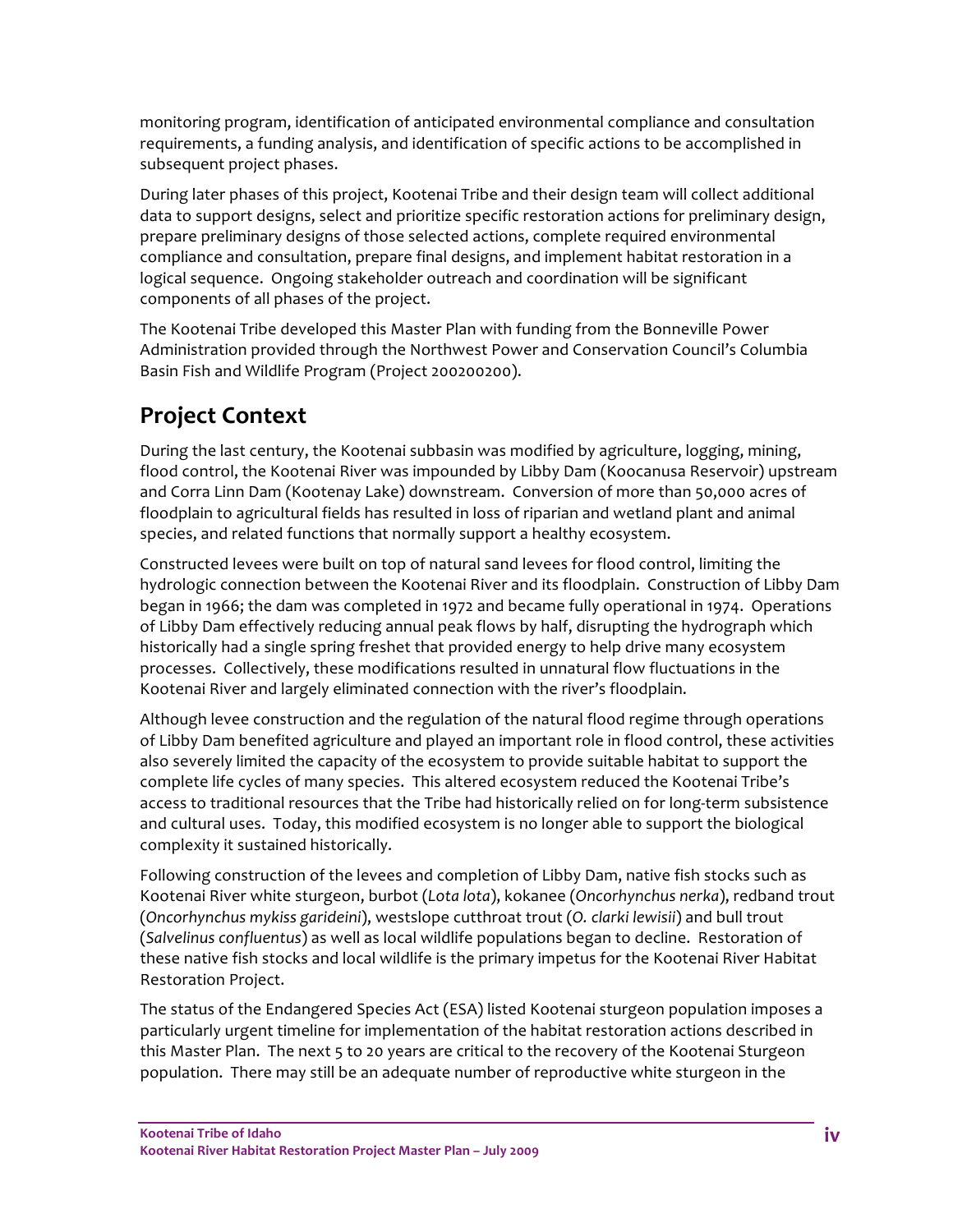Kootenai River population to take advantage of suitable spawning and rearing conditions if appropriate habitat is quickly identified and restored. However, without timely action, the wild population will continue to decline and mature fish will find it increasingly difficult to find mates. At some point, the few remaining fish will no longer be adequate to affect recovery and critical components of the native diversity will be lost. Without intervention, functional extinction will occur well before the last wild fish dies. Currently, the Kootenai Tribe's Tribal Sturgeon Hatchery is preventing extinction of Kootenai sturgeon while measures are taken to implement the habitat restoration actions described in this Master Plan.

Reintroduction of native burbot to the lower Kootenai River (i.e., rebuilding the population using genetically and behaviorally similar stock from within the Kootenai River) is also a matter of high priority for the Kootenai Tribe. Kootenai River burbot are functionally extinct, a status that occurs when populations are so small they are unable to recover on their own.

Because of the unique circumstances related to Kootenai sturgeon and native burbot, the Tribe is also submitting a separate Master Plan to the Northwest Power and Conservation Council for the *Kootenai River Native Fish Conservation and Aquaculture Programs* that will help to ensure survival of Kootenai sturgeon and support reintroduction of burbot while the habitat restoration actions described in this Master Plan are further refined, prioritized and implemented.<sup>1</sup>

## **Project Location**

The Kootenai River Habitat Restoration Project will be implemented in the Idaho portion of the Kootenai subbasin. The project area consists of a 55‐mile reach of the Kootenai River that extends from the confluence of the Moyie and Kootenai rivers, downstream to the international border.

For the purposes of this Master Plan, the project area is divided into three major river reaches based on their unique geomorphic properties: the Braided Reaches, Straight Reach and Meander Reaches. The Braided and Meander reaches are each further delineated into two sub‐reaches. Each of the project reaches are described below in reference to river miles (RM). These river miles represent defined locations along the river that were identified at a point in time. These RM locations have remained fixed while the river itself has moved; therefore, actual lengths of reaches are usually slightly different than the calculated difference between two river mile designations. Figure 1 shows the project area in the context of the Kootenai subbasin.

Braided Reach 1 extends nearly 4 river miles (RM 160.9 to RM 156.2) from the Moyie River confluence downstream to the upstream extent of the backwater influence from Kootenay Lake. Braided Reach 2 extends approximately 2.2 river miles (RM 156.2 to RM 152.7) from the upstream extent of the backwater, downstream to the U.S. Highway 95 Bridge. The Kootenai River from Libby Dam to near the confluence of the Moyie River is characterized by a steeper gradient and confined channel morphology. The Kootenai River downstream from the Moyie River confluence enters a wider valley with a decreasing gradient. Multi‐channel, meandering, riffle‐

<sup>1</sup> The Kootenai River Native Fish Conservation Aquaculture Programs Master Plan proposes critically needed renovations and expansions of the Tribal Sturgeon Hatchery, construction of a new artificial production facility for Kootenai sturgeon and burbot at the confluence of the Moyie and Kootenai rivers, and use of remote streamside incubation and early rearing facilities to imprint Kootenai sturgeon on waters from locations upstream of the current Tribal Sturgeon Hatchery.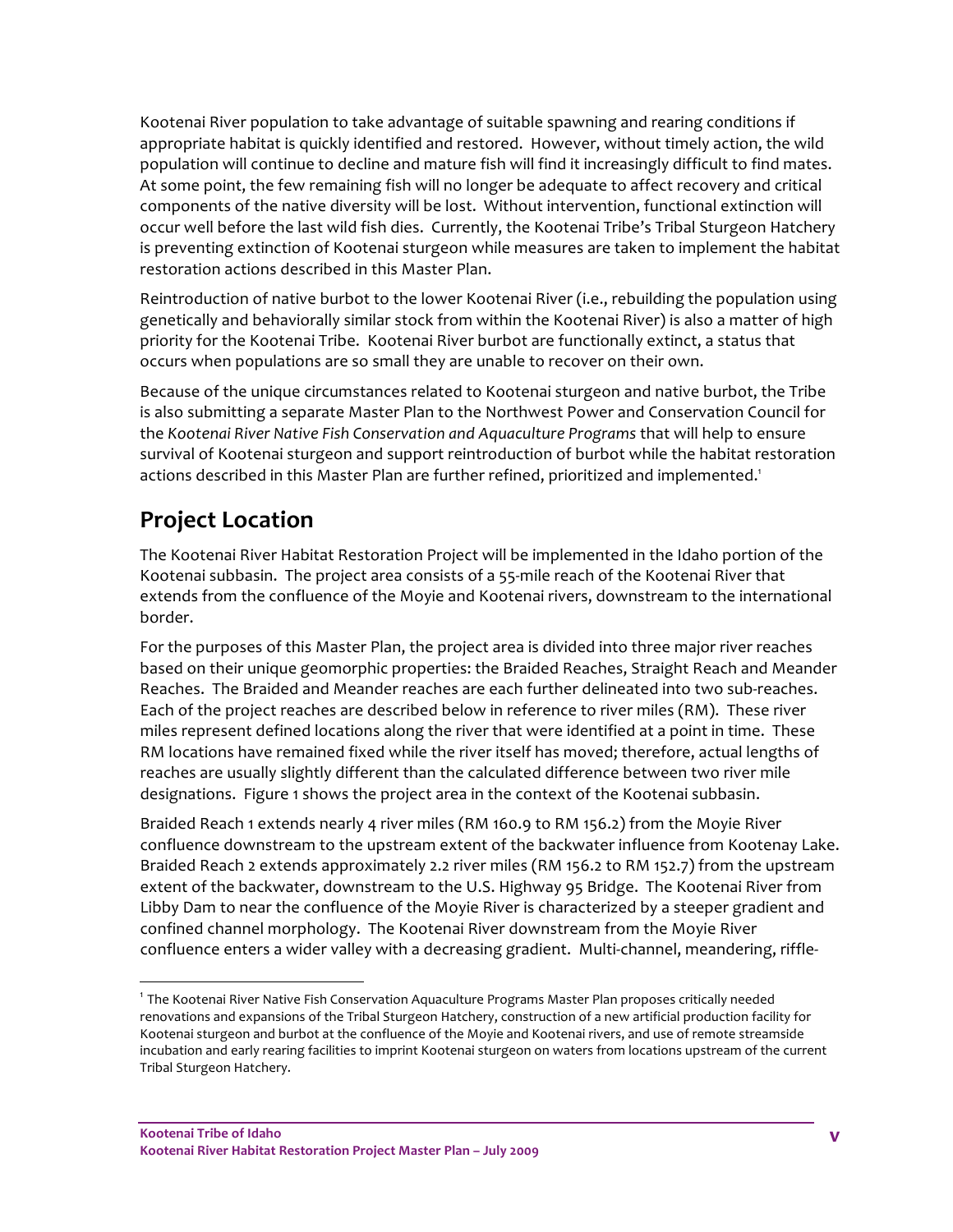pool characteristics predominate through the Braided Reaches. Gravel and cobble are dominant channel substrates in both Braided Reach 1 and 2.

The Straight Reach extends 1.1 river miles (RM 152.7 to RM 151.7) from the U.S. Highway 95 Bridge, downstream to Ambush Rock. This reach is characterized by a narrowed river corridor that is locked in place by flood protection measures designed to protect the town of Bonners Ferry, which occupies both banks through much of the reach. The U.S. Highway 95 bridge and train trestle are also confining features in the reach. Historically, the reach was naturally constrained by lateral hillslopes and bedrock. Channel substrate transitions from gravels to sand through the reach.

The combined Meander Reaches extend from the downstream end of Ambush Rock to Kootenay Lake. Meander Reach 1 begins at Ambush Rock and extends 9.7 river miles (RM 151.7 to RM 141.8) downstream to slightly below Shorty's Island. Meander Reach 2 spans 35.5 miles (RM 141.8 to RM 105.9) from the end of Meander Reach 1 to the international border. The Meander Reaches are situated in a low gradient lacustrine valley and channel substrates are dominated by sand and clay. Prior to levee construction, the Meander Reaches were free to migrate within portions of the historic floodplain.

The U.S. Fish and Wildlife Service designated Kootenai River white sturgeon critical habitat is included in the project area and spans 18.3 river miles from upstream of Bonners Ferry (RM 159.7) to downstream to below Shorty's Island (RM 141.4) (USFWS 2008). The critical habitat reach spans a portion of the Braided Reaches, the entirety of the Straight Reach, and the upstream portion of the Meander Reaches. Critical habitat includes the reach of the river where Kootenai sturgeon are known to spawn (Bonners Ferry downstream to Shorty's Island), as well as portions of the river where habitat conditions are believed to be conducive to successful egg adherence and embryo survival (Bonners Ferry to RM 159.7) but where spawning does not currently appear to be occurring.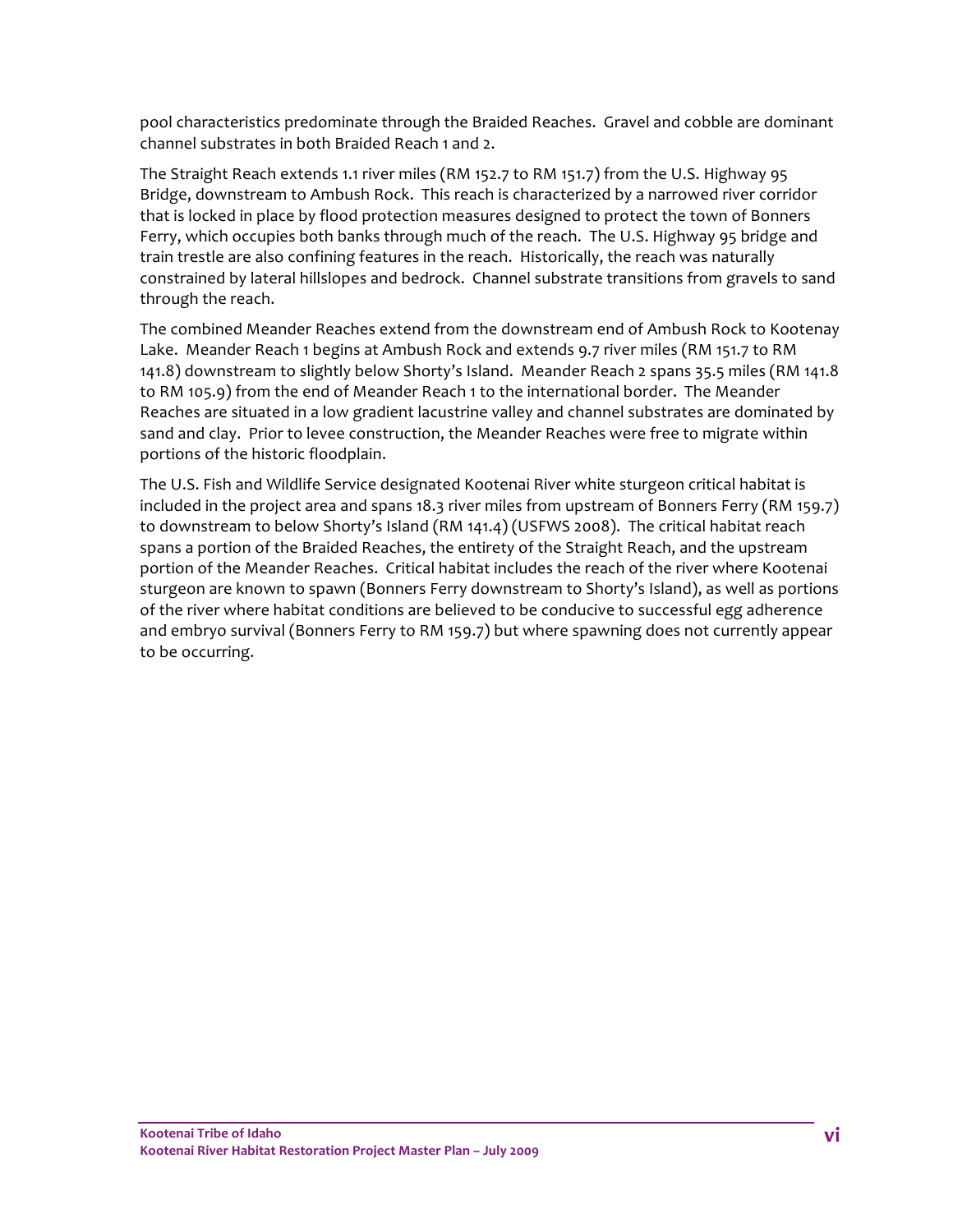

**Figure 1. Project location within the Kootenai subbasin.**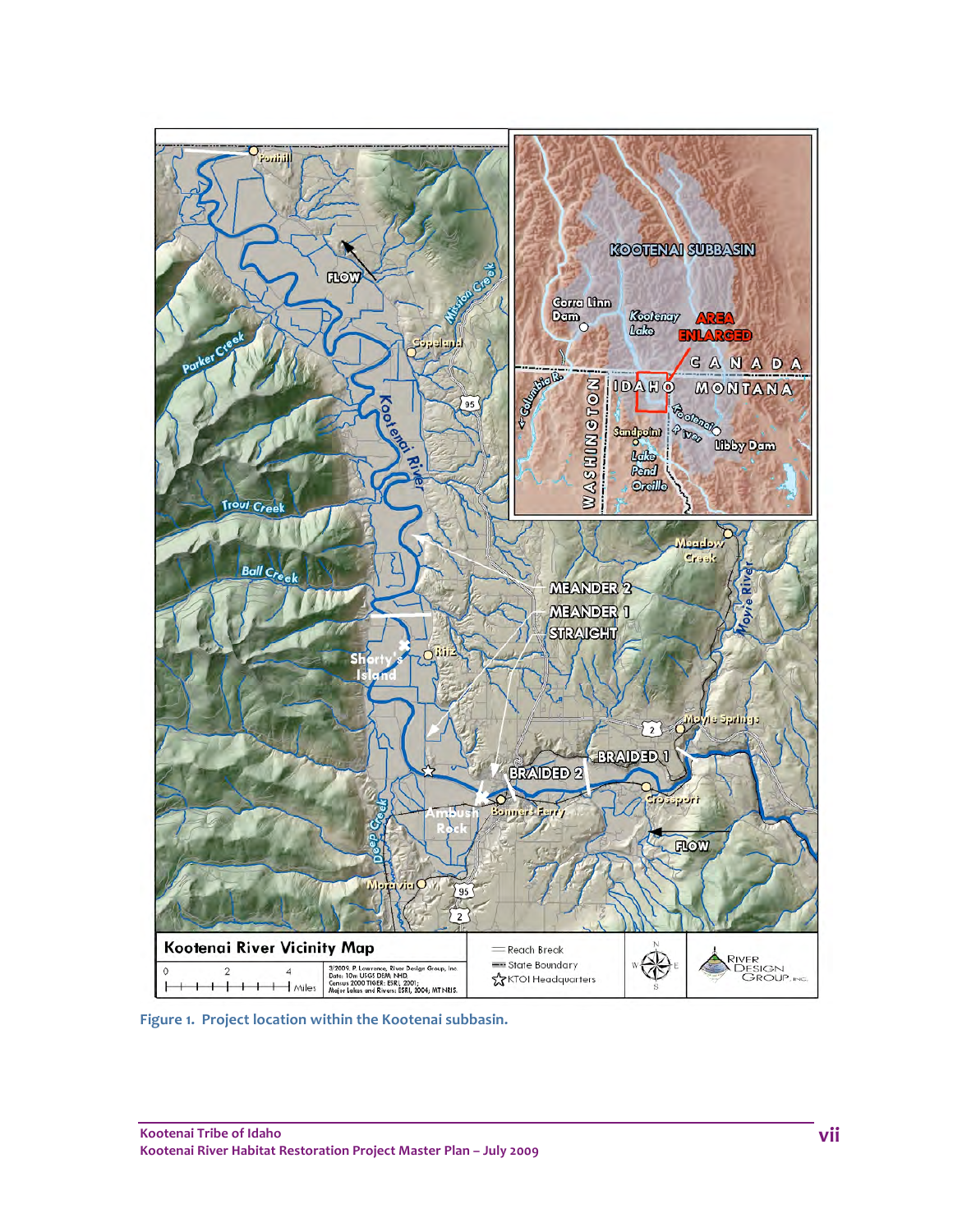## **Project Vision, Goals and Relationship to Limiting Factors**

The Kootenai Tribe envisions the Kootenai River and its floodplain as a healthy ecosystem with clean, connected terrestrial and aquatic habitats, which fully support traditional Tribal uses and other important societal uses.

In developing and implementing approaches to Kootenai River habitat restoration the Tribe will continue to emphasize a collaborative approach that takes into consideration the needs and values of the region. The Kootenai Tribe believes that cooperation among all groups with a stake in the region is the only way to ensure the sound and prosperous future of the Kootenai subbasin.

The Kootenai River Habitat Restoration Project has four goals, which address morphology, riparian vegetation, aquatic habitat, and river stewardship. Each of these four goals represents a logical grouping of the limiting factors and constraints the ecosystem restoration project is designed to address. The project's goals are:

- **Morphology**. Restore physical habitat by reducing the negative effects to river and floodplain ecological processes caused by river response to the altered landscape.
- **Riparian vegetation.** Restore native vegetation by establishing stream bank and floodplain conditions that sustain plant community development processes.
- **Aquatic habitat**. Restore aquatic habitat conditions that support all life stages of native fish and promote sustainable populations
- **River stewardship.** Create opportunities for river and floodplain stewardship in the community.

In the context of this Master Plan, limiting factors are defined as physical, biological, and ecological conditions within the project area that: 1) limit the ability of the ecosystem to sustain diverse native plant and animal populations, and to accommodate natural disturbances; 2) limit the quality or availability of habitat that supports all life stages of endangered Kootenai sturgeon and other focal species; and 3) limit the ability of the ecosystem to sustain the local tribal culture, subsistence needs, and the economy. Limiting factors can be addressed by active restoration or changes in management. In contrast, constraints are components like roads, bridges and other infrastructure that cannot be changed by management or active restoration, but must be considered during the design process.

Table 1 presents a summary of the habitat limiting factors and river and floodplain stewardship constraints identified in the project area. These limiting factors are generally interrelated and cumulative in their effects.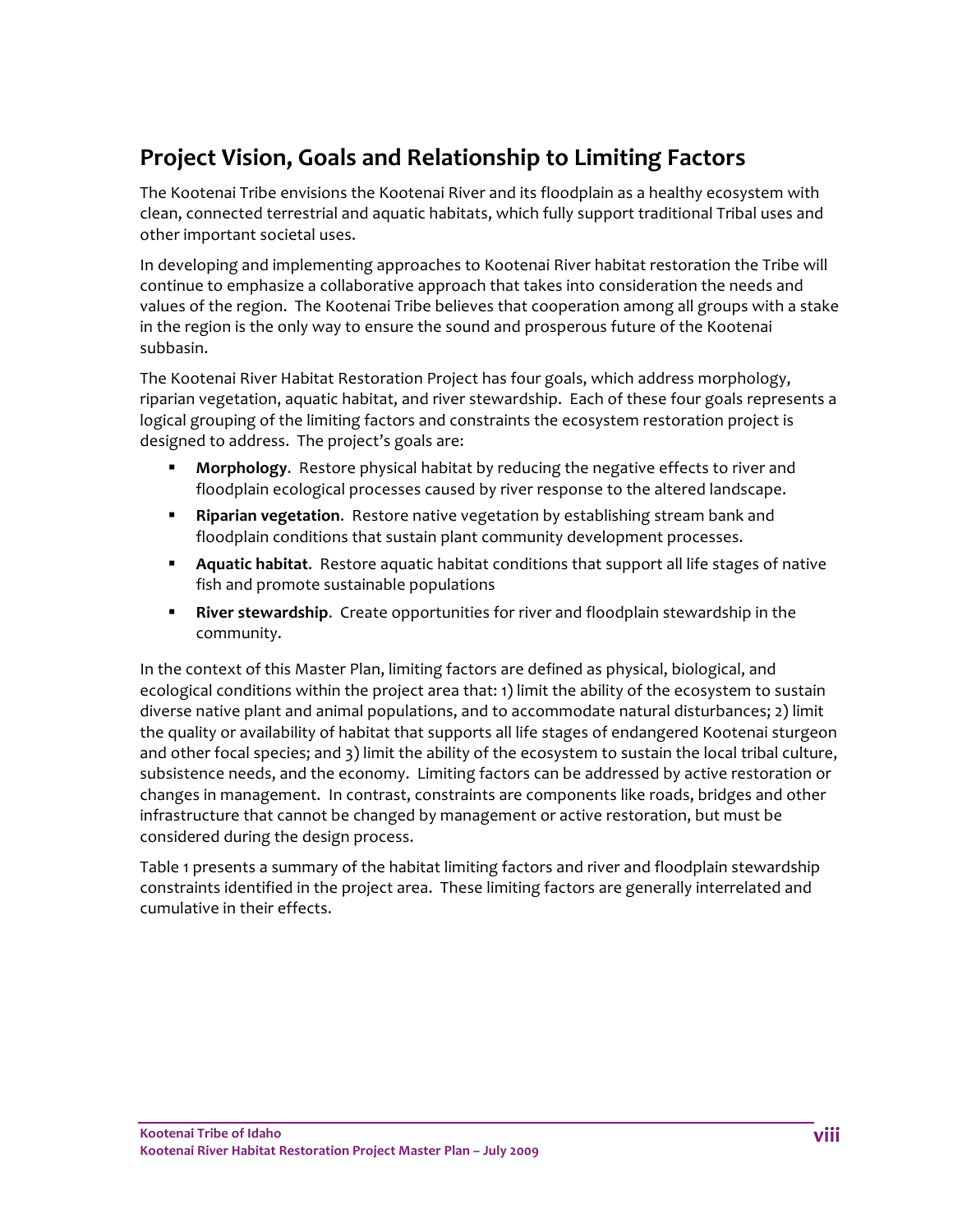| Table 1. Limiting factors related to morphology, riparian vegetation, aquatic habitat, and constraints<br>related to river and floodplain stewardship in the project area.                                                                                             |                                                                                                                                                                                                                                                                                                                                                                                                                                                                                                                              |                                                                                                                                                                                                                                                                                                                                                                                                                                                                          |                                                                                                                                                                                                                                                                 |
|------------------------------------------------------------------------------------------------------------------------------------------------------------------------------------------------------------------------------------------------------------------------|------------------------------------------------------------------------------------------------------------------------------------------------------------------------------------------------------------------------------------------------------------------------------------------------------------------------------------------------------------------------------------------------------------------------------------------------------------------------------------------------------------------------------|--------------------------------------------------------------------------------------------------------------------------------------------------------------------------------------------------------------------------------------------------------------------------------------------------------------------------------------------------------------------------------------------------------------------------------------------------------------------------|-----------------------------------------------------------------------------------------------------------------------------------------------------------------------------------------------------------------------------------------------------------------|
| <b>Morphology limiting</b><br>factors                                                                                                                                                                                                                                  | <b>Riparian vegetation</b><br>limiting factors                                                                                                                                                                                                                                                                                                                                                                                                                                                                               | <b>Aquatic habitat limiting</b><br>factors                                                                                                                                                                                                                                                                                                                                                                                                                               | Constraints related to river<br>and floodplain<br>stewardship                                                                                                                                                                                                   |
| Factors that have altered<br>natural and historical<br>morphological processes:                                                                                                                                                                                        | Factors that have altered<br>the native riparian<br>vegetation community:                                                                                                                                                                                                                                                                                                                                                                                                                                                    | Factors that have altered<br>the aquatic habitat<br>conditions:                                                                                                                                                                                                                                                                                                                                                                                                          | Several aspects of the<br>ecosystem have been<br>affected by river and<br>floodplain management:                                                                                                                                                                |
| ■ River response to altered<br>hydraulics<br>River response to altered<br>sediment transport<br>• Loss of channel and<br>floodplain connection<br>• Reduced channel<br>boundary roughness<br>(smooth banks lacking<br>vegetation or woody<br>debris)<br>■ Bank erosion | • Lack of surfaces that<br>support riparian<br>vegetation recruitment<br>■ Lack of outer bank<br>vegetation<br>■ Frequent scour and<br>deposition of floodplain<br>surfaces<br>Altered hydroperiod (the<br>length of time during the<br>growing season when<br>water is available in the<br>rooting zone)<br>Invasive plant species<br>Lack of native plant<br>diversity and seed<br>sources<br>■ Lack of nutrient sources<br>for primary productivity<br>Altered carbon balance<br>(due to depletion of<br>wetland systems) | Insufficient depth for<br>Kootenai sturgeon<br>migration<br>Insufficient velocity for<br>successful Kootenai<br>sturgeon spawning<br>Lack of coarse substrate<br>for egg attachment<br>Lack of cover for juvenile<br>fish<br>Lack of pool-riffle<br>complexity<br>■ Simplified food web from<br>lack of nutrients<br>Insufficient pool<br>frequency<br>Lack of fish passage into<br>tributaries<br>■ Lack of off-channel<br>habitat for rearing<br>Altered water quality | • Dam controlled flow<br>regime<br>• Dam controlled sediment<br>regime<br>• Dam controlled thermal<br>regime<br>• Dam controlled nutrient<br>regime<br>■ Bank armoring<br>Levees and diking<br>districts<br>■ Transportation corridors<br>· Floodplain land use |

## **Restoration Strategies, Treatments and Implementation Scenarios**

The following terminology is used to organize components of the Master Plan framework that link limiting factors (problems) to restoration treatments (solutions):

- **Restoration Strategy** *–* Restoration strategies are the broad approaches to habitat restoration that will be used in each project reach. Each restoration strategy is described in terms of how the river channel, banks and floodplain would need to be modified in a reach to overcome limiting factors given specific conditions and constraints that are present.
- **Restoration Treatment** *–* Restoration treatments are actionable concepts that support a restoration strategy. Restoration treatments were selected based on analysis of limiting factors in the Kootenai subbasin and knowledge gained from efforts in other river systems where these types of restoration treatments have been successfully used to address similar habitat limiting factors.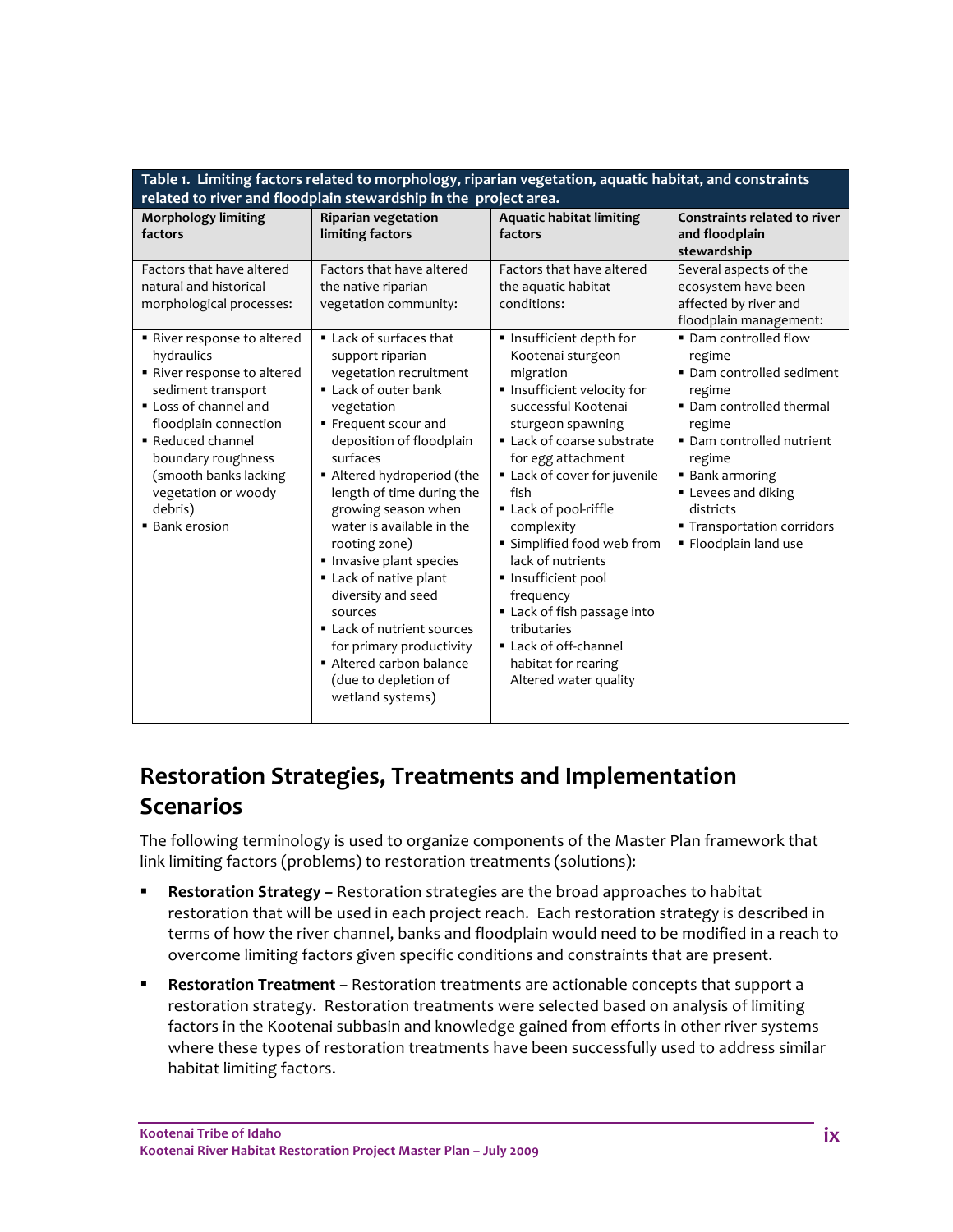- **Habitat Action** *–* A habitat action is the combined set of restoration treatments that address the limiting factors within a reach.
- **Implementation Scenario** An implementation scenario is a spatial application of a habitat action based on criteria to determine a level of restoration effort. An implementation scenario is a quantifiable habitat action that can be used to estimate implementation costs at a conceptual level.

This Master Plan includes a toolbox of restoration strategies, restoration treatments and examples of potential implementation scenarios. In the Master Plan, both reach‐specific and project‐wide restoration strategies and treatments are identified. Reach‐specific strategies present ways to modify the river channel, river banks and floodplain to overcome limiting factors throughout the project area and within each reach. Project ‐wide strategies are related to potentially manipulating timing of Libby Dam release flows and Kootenay Lake‐controlled water levels to improve velocity and depth components of habitat, although these strategies may also have some effect on sediment transport. Other project-wide restoration strategies include working with landowners to adjust land management so it is compatible with restoration goals, and working with infrastructure owners to mitigate effects of infrastructure and limit restoration project impacts on infrastructure.

### **Restoration Treatments**

 The following discussion provides an overview of restoration strategies for the Braided Reaches, Straight Reach and Meander Reaches.

#### **Braided Reaches Restoration Strategy**

Due to altered flow and sediment regimes, portions of the Braided Reaches do not exhibit, nor trend toward a channel form that would occur naturally within the existing morphological setting. Until this is corrected, the Braided Reaches will attempt to adjust their location, gradient and flow capacity to match the altered hydraulics. A large portion of the subbasin sediment supply is being captured by Libby Dam, while a significant portion of the sediment supply below Libby Dam comes from bank erosion within the project area. Since the channel does not access its floodplain as it did during the pre‐dam era, a greater proportion of the sediment load is stored temporarily within the active channel in Kootenai sturgeon spawning reaches rather than on the floodplain, causing the channel to remain wide and shallow and burying historical spawning beds. This results in lower velocities and shallower depths, which have been identified as limiting factors for some life stages of aquatic focal species including Kootenai sturgeon. Also, because surfaces where sediment is being deposited are scoured frequently, it is difficult for riparian vegetation to become established. In addition, the Kootenay Lake backwater exacerbates conditions in Braided Reach 2 by causing seasonal fluctuations in water surface elevation, energy gradient and sediment transport capacity. While floodplain vegetation is abundant in portions of the Braided Reaches, some areas lack stable surfaces that can sustain riparian plant community development processes, and other areas have been cleared of vegetation for agricultural purposes.

In order to address these conditions, the restoration strategy in the Braided Reaches focuses on establishing channel dimensions that are sustainable given the morphological setting and governing flow and sediment regimes, gradually reducing sediment supply and transport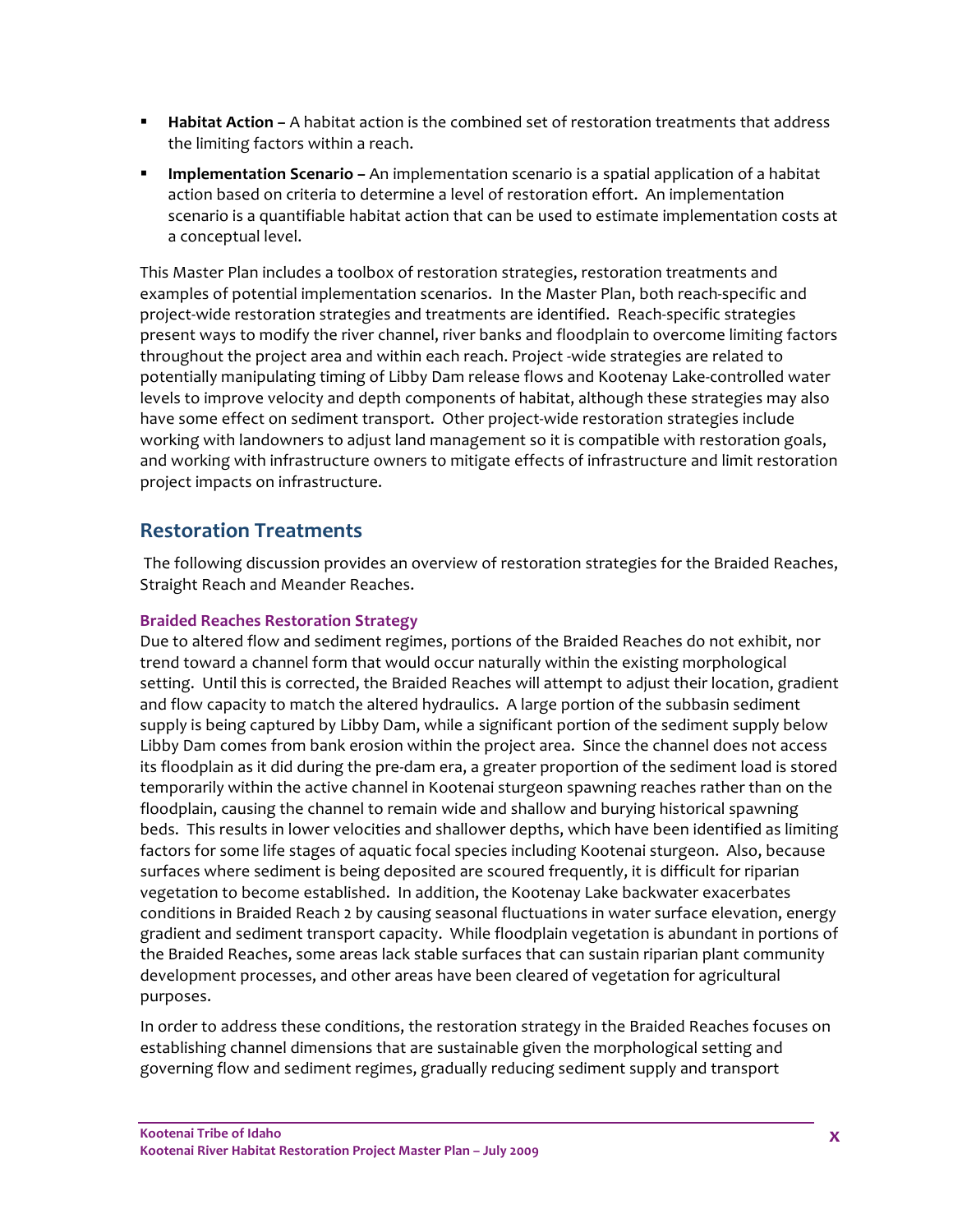competence in a downstream direction, promoting deposition of sediment on the floodplain, constructing a new floodplain that is connected to the channel during average annual peak flows, and revegetating the floodplain in a way that results in a complex, multi-structured native plant community with a mosaic of age classes and hydrologic regimes. Because natural processes that would form instream habitat for focal species are not currently functioning in the Braided Reaches, the restoration strategy also includes instream and bank structures that would function as habitat for aquatic species in the short-term. Over the long-term, as riparian and wetland plant communities develop on the floodplain and along stream banks, natural processes would result in large and coarse wood being recruited into the stream channel, providing ingredients for future aquatic habitat like woody debris jams, buried logs and the pools that would result from this addition of complex hydraulic components.

#### **Straight Reach Restoration Strategy**

The Straight Reach is approximately one mile long and flows through the urbanized center of Bonners Ferry. Aquatic and riparian habitat conditions are severely degraded in the Straight Reach due to bank armoring and vegetation removal. The reach is subject to constraints from infrastructure including a high percentage of riprap banks, two bridges at its upper end and levees along its entire length. These levees, combined with naturally occurring entrenched morphology, result in no floodplain being present in this reach and therefore no areas are available where sediment can deposit or plants can grow. As such, the Straight Reach is effective at routing sediment from the Braided Reaches into the downstream Meander Reaches. Dominant bed substrate transitions from gravel to sand in the lower half of the reach due to seasonal fluctuations in the Kootenay Lake backwater, which influences the energy gradient through the reach. Riparian vegetation is present along banks, but is mostly growing in narrow bands on levees, so a riparian buffer that could provide habitat or water quality protection is lacking in this reach.

The restoration strategy in the Straight Reach is focused on improving aquatic habitat by increasing cover, pool habitat and hydraulic complexity, and establishing a riparian buffer along the channel margins. This strategy would be accomplished by installing instream structures and these would allow the river to form pools and move sediment to channel margins, forming a narrow floodplain. Instream structures would project into the channel to re‐direct and concentrate flows into a narrower channel that exhibits improved hydraulic complexity. Areas behind the structures would remain open water, but flow velocities would be relatively slower, allowing sediment to accumulate and eventually form a small, inset floodplain. Where possible, the riparian area width would be increased by planting woody vegetation. The Straight Reach and Braided Reaches strategies are linked, so they would need to be implemented together to most effectively address habitat limiting factors.

#### **Meander Reaches Restoration Strategy**

The Meander Reaches have been altered by a wide range of river and floodplain management activities. The 55,000‐acre historical floodplain is entirely disconnected from river due to levees and decreased mean annual peak flows, which result in water‐surface elevations that are nearly 10 feet lower than historical levels. Much of the historical riparian floodplain vegetation and wetlands have been converted to agricultural land, and lands are dewatered to facilitate agricultural practices. The consequences of these alterations on the ecosystem are significant, with the decline of Kootenai sturgeon being one indicator of an ecosystem in decline. Similarly,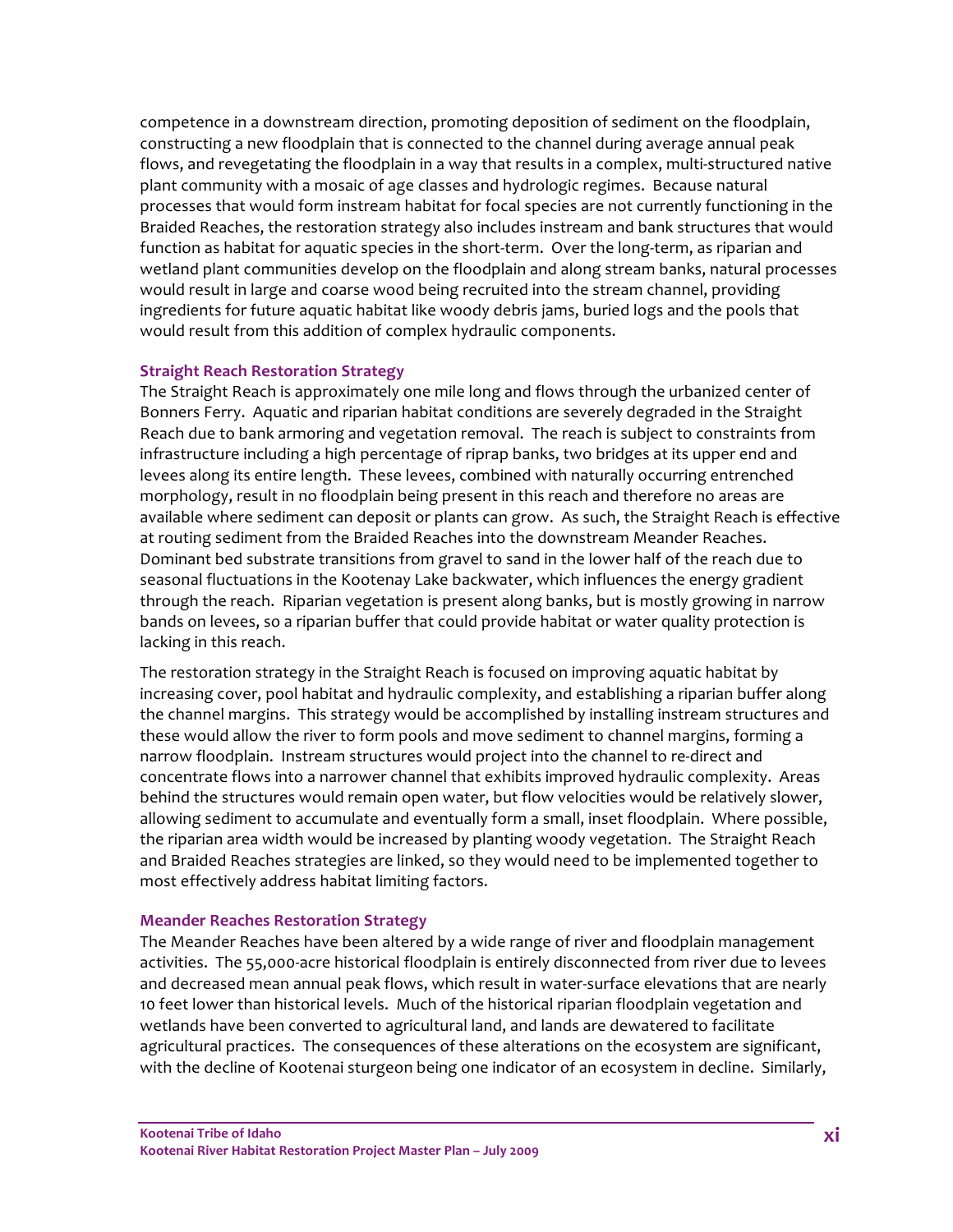the loss of floodplain connection, reduced availability of nutrients, lack of diverse habitat and altered sediment and flow regimes place stress on food web dynamics and dependent species.

In the Meander Reaches, the restoration strategy focuses on improving interaction between the river and floodplain. Due to the large percentage of private land ownership on the floodplain, site specific rather than reach-scale opportunities (such as in the Braided and Straight Reaches) to improve aquatic habitat are included as part of the restoration strategy. Specific opportunities for restoration in the Meander Reach will be further evaluated during later design phases. Meander Reach restoration strategies focus on areas inside the levees adjacent to the river and areas outside the levees that are known to be much lower in elevation and closer to the range of post‐levee and post‐dam river stage elevations.

The Meander Reaches strategy includes placement of instream and bank structures to improve habitat conditions and reduce bank erosion. Known Kootenai sturgeon spawning areas are located near Shorty's Island in Meander Reach 1, so these are areas where suitable spawning substrate could be placed. Outer meander bends could be supplemented with woody debris structures to create hiding cover for some aquatic focal species. Additional woody debris could be placed near tributary mouths to improve instream habitat at these confluences.

Adjacent to the channel, some areas have been identified where levees are located a distance from the river; floodplain surfaces could be excavated in these areas without compromising flood control infrastructure. These areas would be lowered to an elevation corresponding to the average peak flow river stage to create connected areas of restored floodplain. Other leveed areas along the river have sparse or no bank vegetation and/or eroding banks. In these areas, banks would be stabilized using a combination of natural materials like trees and river alluvium combined with planted vegetation.

Outside of the levees, in the largely agricultural floodplain, the land elevation is relatively low; in places, the floodplain is several feet below the peak flow river stage. Working closely with landowners and diking districts, there may be opportunities to restore wetlands and riparian plant communities in some of these low floodplain areas. Associated with riparian and wetland restoration, some of these areas could be connected to the river as a way to create off‐channel habitat that would support some life stages of aquatic focal species. Also in the floodplain, several tributaries are present that include fish passage barriers which would be removed as part of the Meander Reaches restoration strategy. In addition to removing fish passage barriers, there are opportunities to restore aquatic and riparian habitat along tributary streams. Restoring tributaries would support various life stages of some aquatic focal species.

### **Restoration Treatments**

Table 2 provides a summary of specific restoration treatments that together form a habitat action for each reach. Restoration treatments are proposed to achieve restoration strategies and address limiting factors and constraints for the entire project area and within each reach. The Master Plan includes a description for each restoration treatment that explains how each treatment would address limiting factors, anticipated benefits, potential drawbacks, and the degree to which each restoration treatment might overcome each limiting factor.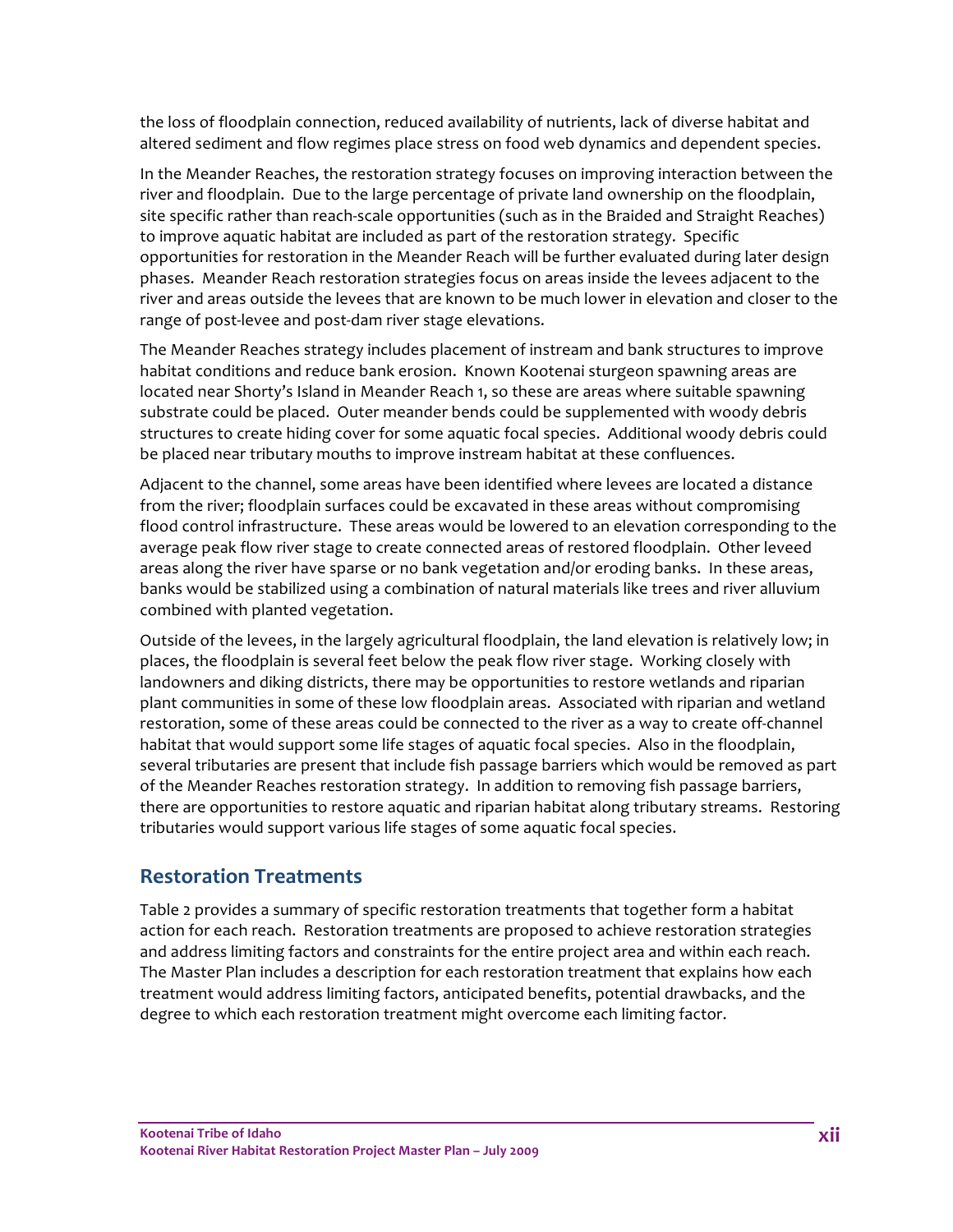| Table 2. Summary of potential habitat actions and restoration treatments by reach. |                                                                                 |  |  |
|------------------------------------------------------------------------------------|---------------------------------------------------------------------------------|--|--|
| <b>Habitat Action</b>                                                              | <b>Treatment Name</b>                                                           |  |  |
| Stewardship                                                                        | " Manage the discharge from Libby Dam                                           |  |  |
| <b>Actions that Apply</b>                                                          | " Manage the backwater from Kootenay Lake                                       |  |  |
| to All Reaches                                                                     | • Manage land use practices                                                     |  |  |
|                                                                                    | Mitigate for impacts from or to infrastructure                                  |  |  |
|                                                                                    | $\blacksquare$ No action                                                        |  |  |
| <b>Braided Reaches</b>                                                             | " Excavate or dredge the river to modify channel geometry                       |  |  |
| <b>Habitat Action</b>                                                              | Construct floodplain surfaces                                                   |  |  |
|                                                                                    | Construct and/or enhance wetlands                                               |  |  |
|                                                                                    | " Construct and/or enhance secondary channels                                   |  |  |
|                                                                                    | Revegetate the floodplain                                                       |  |  |
|                                                                                    | Install bank structures (bank protection, bioengineering)                       |  |  |
|                                                                                    | Install instream structures (habitat, river training, grade control)            |  |  |
| Straight Reach                                                                     | Excavate or dredge the river to modify the channel geometry                     |  |  |
| <b>Habitat Action</b>                                                              | " Revegetate the riparian corridor and establish a riparian buffer              |  |  |
|                                                                                    | Install bank structures (bank protection, bioengineering)                       |  |  |
|                                                                                    | Install instream structures (habitat, river training, grade control)            |  |  |
| <b>Meander Reaches</b>                                                             | Excavate or dredge the river to modify the channel geometry                     |  |  |
| <b>Habitat Action</b>                                                              | Excavate floodplain adjacent to the river                                       |  |  |
|                                                                                    | " Construct or enhance wetlands adjacent to the river                           |  |  |
|                                                                                    | • Construct or enhance wetlands behind the levees and connect to the river      |  |  |
|                                                                                    | • Construct or enhance secondary channels adjacent to the river                 |  |  |
|                                                                                    | • Construct or enhance side channels behind the levees and connect to the river |  |  |
|                                                                                    | Revegetate the floodplain adjacent to the river                                 |  |  |
|                                                                                    | Install bank structures (bank protection, bioengineering)                       |  |  |
|                                                                                    | Install instream structures (habitat, river training, grade control)            |  |  |
|                                                                                    | ■ Tributary restoration                                                         |  |  |

### **Implementation Scenarios**

The habitat actions shown in Table 2 above represent a toolbox of restoration treatments for each reach. These combinations of treatments were chosen because they are likely to overcome most or all of the limiting factors within a reach. In order to better illustrate where, and to what extent, restoration treatments might be applied within each reach, and in order to develop conceptual cost estimates, the Kootenai Tribe developed implementation scenarios, which are examples of how habitat actions could be applied spatially. Implementation scenarios do not represent specific recommended sets of restoration treatments; rather, they are ways to illustrate low, medium and high levels of effort that can then be translated into estimated costs to help with program planning. In addition, implementation scenarios show examples of different ways that restoration treatments could be combined to overcome key limiting factors where benefits to habitat increase as the level of restoration effort increases.

Because the Kootenai River Habitat Restoration Project covers such a large area and is designed to address such a complex combination of interrelated limiting factors, it will likely take a number of years to complete the work. This will likely result in various restoration phases being implemented in different reaches at different times. Funding availability, environmental compliance, and permitting schedules will also influence implementation sequencing. Later design phases will consider sequencing in greater detail with the recognition that the Kootenai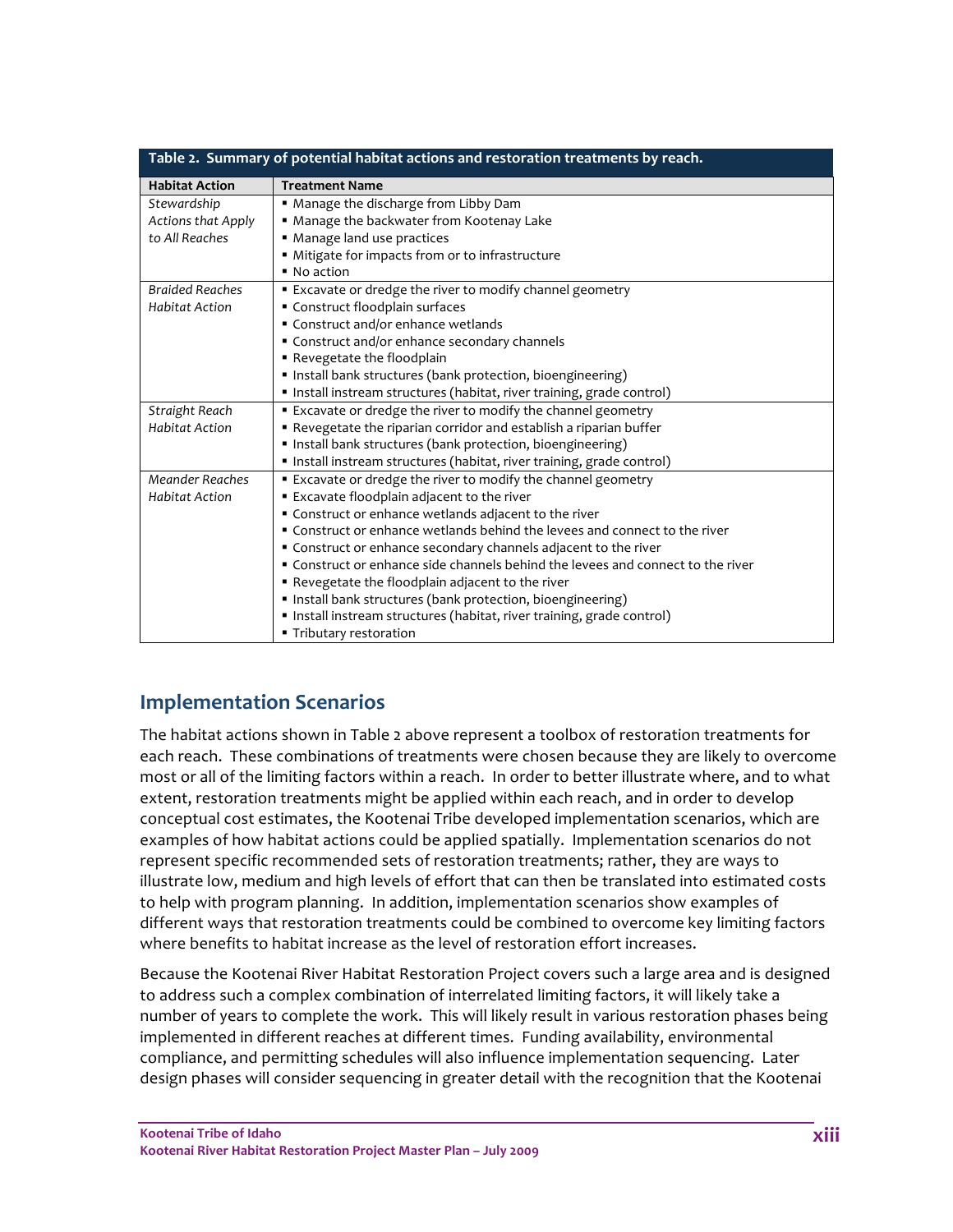River Habitat Restoration Project is a single endeavor with component parts that are all inter‐ linked and inter‐dependent.

The implementation scenarios presented in the Master Plan represent potential approaches to implementation and a way to understand the impacts of scale to both cost and project effectiveness; however, the actual restoration treatments, scale of implementation, and details about prioritization and sequencing of implementation will be determined in subsequent phases of this project. It is important to remember that the minimum, moderate and maximum implementation scenarios presented in the Master Plan are illustrative examples only.

## **Adaptive Management and Monitoring**

In order to continually evaluate whether the Kootenai River Habitat Restoration Project is accomplishing the project purpose, goals and objectives described in the Master Plan, an adaptive management and monitoring program will be implemented to support the restoration project. The purpose of the Kootenai River Habitat Restoration Project Adaptive Management and Monitoring Plan is to provide a framework to:

- Evaluate the effectiveness of the implemented habitat actions in terms of achieving the project goals;
- **IDENTIFY PROJECT MAINTER IS NOTEN IN THE ISL**
- **IDENTIFY any potential unforeseen negative impacts on infrastructure;**
- Support decisions to modify restoration treatments; and
- **Parager 1** Refine or modify restoration treatments that might be implemented in later phases of the project.

The Adaptive Management and Monitoring program provides a mechanism to make the design process adaptable and accountable, and to determine whether habitat restoration goals are being achieved. Goals are described in terms of limiting factors related to morphology, riparian vegetation and aquatic habitat (and constraints related to river stewardship) that must be overcome to restore habitat; restoration strategies are identified to overcome limiting factors, and objectives are quantifiable ways to determine whether limiting factors are being addressed by treatments. In this document, some objectives include placeholders for thresholds that will be developed during the next phase of the design process and used to determine whether success criteria are being met.

Once preliminary designs are completed for a project reach, success criteria will be developed based on either quantitative or qualitative criteria developed as part of the design. Success criteria provide a way to explicitly state the expected outcomes of restoration treatments within both short‐term and long‐term time frames. The associated monitoring program must include ways to measure these criteria in a manner that is quantifiable, repeatable and accurate. To accomplish this, metrics will be selected for each success criteria. Monitoring metrics are ways of measuring criteria; for example, size class distribution is a metric for sediment transport and feet per year is a metric for lateral bank erosion.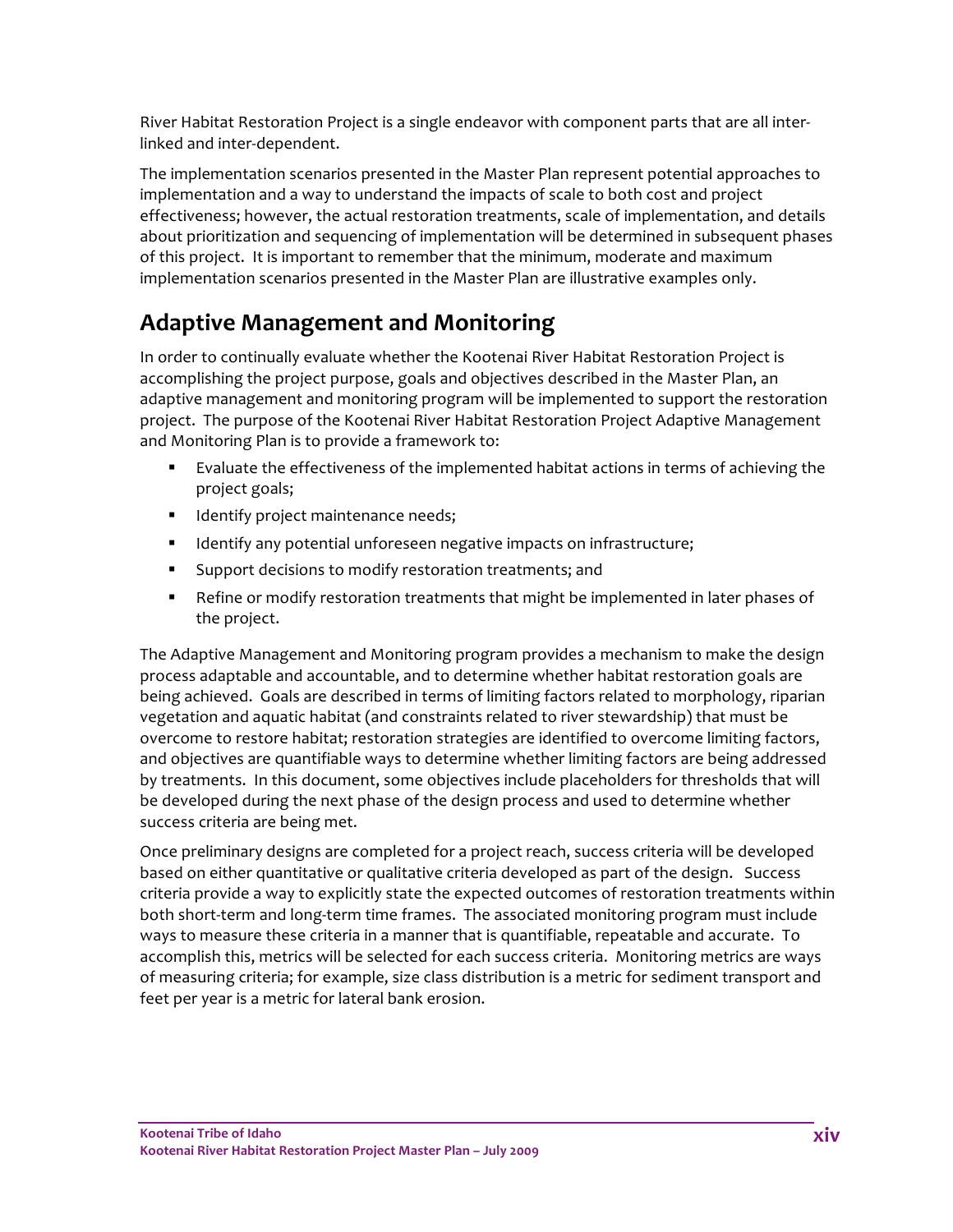Three types of monitoring are necessary to establish the integrated monitoring program. These include baseline, implementation, and effectiveness monitoring.

- **Baseline monitoring** documents the pre-restoration condition.
- **Implementation monitoring** (also called as-built monitoring) documents the restoration project as completed.
- *Effectiveness monitoring* addresses whether project objectives are being met, determines maintenance needs, and provides inputs into decision pathways.

To support the Adaptive Management and Monitoring Program, the Kootenai Tribe will convene an interdisciplinary adaptive management and monitoring team that will include representatives from key management agencies (co-managers), a range of necessary disciplines (e.g., fish and plant biologists, hydrologists, etc.) and other experts in the field of restoration. This team will critically review monitoring data and other project‐related information (in the office and in the field) so team members can interpret monitoring results in the context of developing ecosystem functions and processes. Through this framework, it will be possible to determine whether the implemented restoration treatments are meeting project objectives based on success criteria, which corrective measures may be necessary, whether maintenance is necessary, and whether monitoring methods and/or success criteria should be modified.

In addition to data collected specifically to support the Kootenai River Habitat Restoration Project, other data focused on biological populations are currently being collected to support related programs. The Kootenai River Habitat Restoration Project Adaptive Management and Monitoring Program will include data from other programs as part of evaluating the effects of the habitat restoration project. Data will be stored and managed in a centrally accessible database that will be designed to support adaptive management.

## **Environmental Compliance and Consultation**

Various federal, state, and local environmental laws and administrative requirements will apply to the Kootenai River Habitat Restoration Project. The Master Plan provides an overview of anticipated environmental compliance and consultation requirements related to subsequent phases of the project. Applicable laws and environmental requirements include: NEPA, Clean Water Act, Idaho water quality requirements, local floodplain permits, other permits related to air quality and land use, Endangered Species Act, National Historic Preservation Act, and Federal Farmland Protection Policy Act. Comprehensive permit requirements, schedule, and associated costs will be developed and refined in the preliminary and final design phases.

## **Estimated Costs**

To develop conceptual cost estimates, the Kootenai Tribe contracted with a large construction firm with extensive experience planning, estimating, and building projects of similar scope and scale. Cost estimates were developed for estimated construction and construction related costs, for the minimum, moderate and maximum implementation scenarios for each of the project reaches. The conceptual costs for the minimum, moderate and maximum implementation scenarios for each project reach were then translated into unit costs (e.g., feet, acres, units) in order to provide a flexible way to look at potential project costs by reach, scenario and treatment that is consistent with the conceptual framework presented in this Master Plan. Cost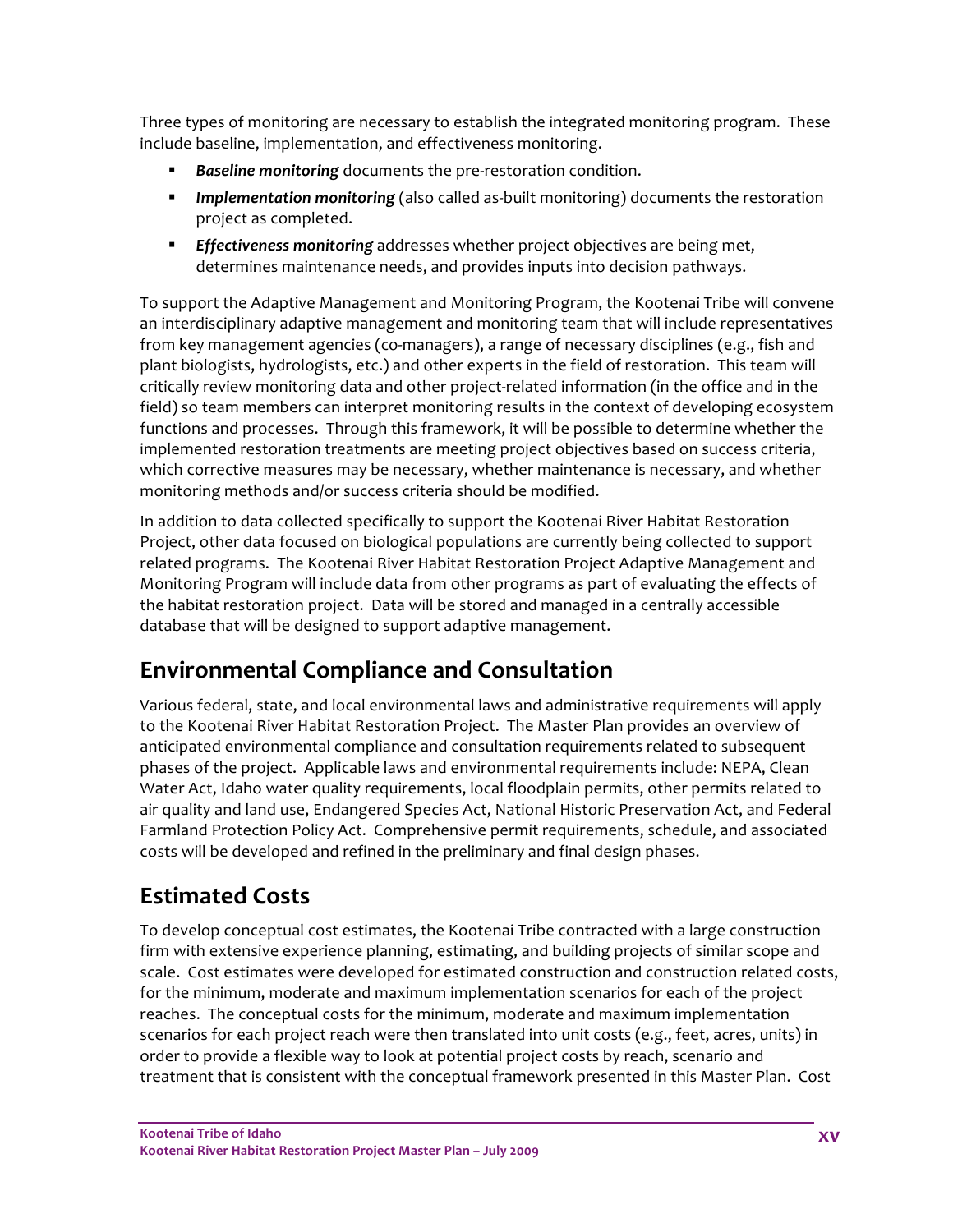estimates were based on the following categories: planning and coordination, data collection, preliminary and final design; construction; as‐built documentation and establishment of monitoring baselines; post-construction effectiveness monitoring; biological monitoring; postconstruction maintenance; permitting and environmental compliance; and management of land use practices.

As noted previously, the Kootenai River Habitat Restoration Project will likely be implemented over a number of construction seasons. Sequencing will be extremely important in managing costs. As designs and implementation strategies and planning are refined during preliminary and final design phases, it will be possible to determine which approach is likely be most cost efficient in accomplishing the varying scopes of work.

## **Next Steps**

This Master Plan provides a framework for planning, design and implementation of the Kootenai River Habitat Restoration Project; it represents the first planning phase of this project. Critical next steps will include:

- **Interim Planning** This phase will included targeted data collection and analysis necessary to address uncertainty, better understand risks associated with specific actions, and necessary to further refine specific design elements; prioritization and selection of the specific restoration treatments and implementation scenarios that will move forward to the preliminary and final design phases; and other necessary planning and coordination activities.
- **Preliminary Design Phase** The preliminary design phase will include continued evaluation of project feasibility, through a series of documents that address data gaps, summarize data collection and analysis efforts, and identify specific reaches and floodplain areas where restoration work will occur. Environmental compliance activities will also be initiated, and in some cases completed in the preliminary design phase.
- **Final Design Phase** The final design phase will include development of a series of specific documents and design drawings that describe the design elements for each of the project components and/or the river reaches and floodplain areas based on the project sequencing plan. Environmental compliance activities will be completed in the final design phase.
- **Implementation Phase** During the implementation phase, the restoration project will be constructed, monitored and maintained according to the project sequencing schedule.

It is possible that various habitat restoration components of the Kootenai River Habitat Restoration Project will be proceeding through the preliminary and final design phases and implementation phase at different points in time. For example, there may be a phase 1 round of projects, followed by a phase 2 and phase 3 round of projects – all of which will be developed and adaptively managed within the framework of the Kootenai River Habitat Restoration Project.

The Kootenai River Habitat Restoration Project is a large and complex project. Successful design and implementation will require the ongoing cooperation and collaboration of a broad community of individuals and entities. The Tribe places a great deal of importance in ongoing